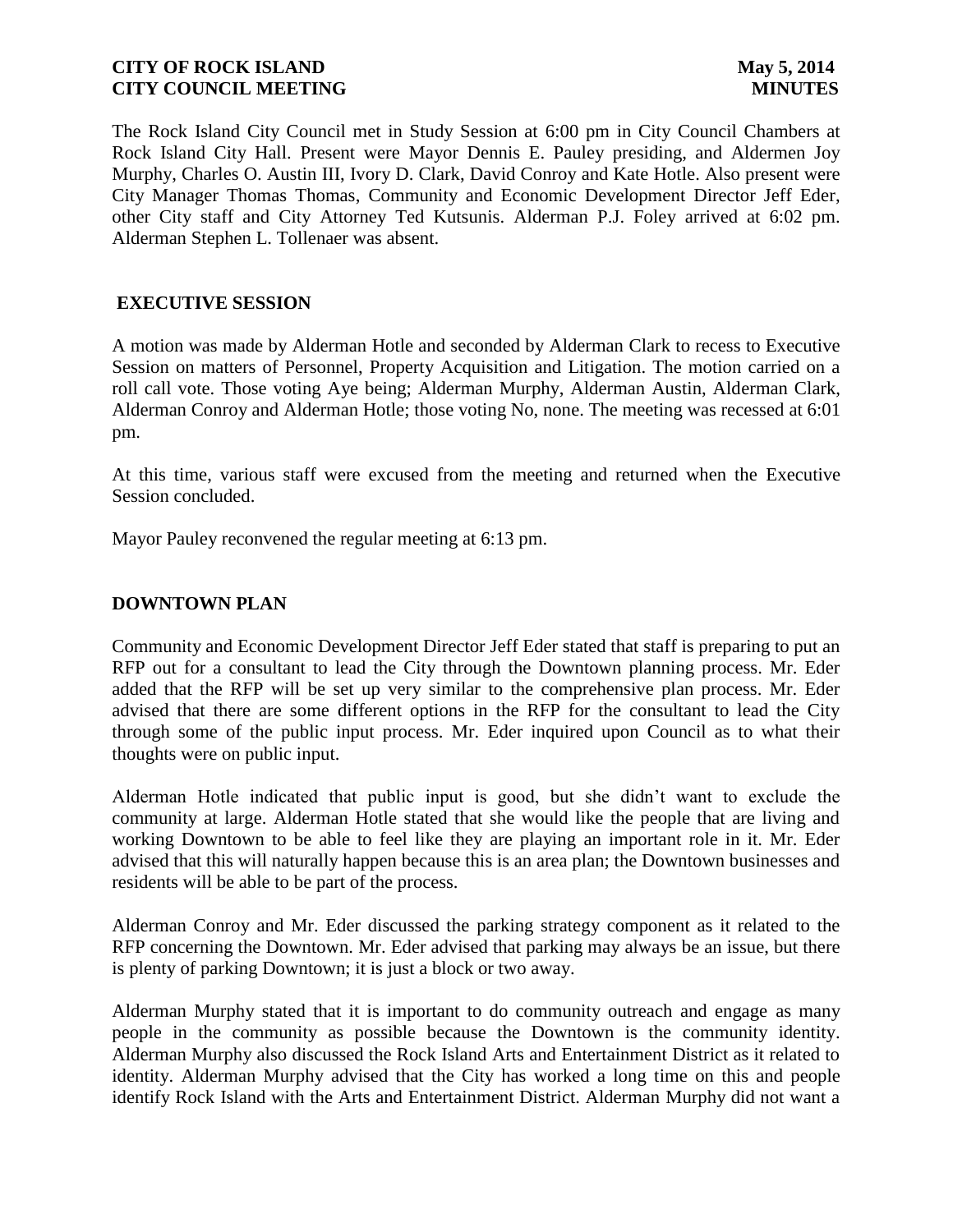consultant to say that the City needs to change this name. Mr. Eder and Alderman Murphy further discussed this issue.

Mr. Eder and Council discussed the Downtown area. Alderman Conroy advised that he would like to look at the Plaza area in regards to whether or not the City wants to make that a street again for through traffic because of business. Alderman Conroy also discussed other areas in the Downtown where there is not really a connection between residential and Downtown, which is an area between  $4<sup>th</sup>$  Avenue and  $7<sup>th</sup>$  Avenue. Alderman Conroy stated that he didn't want the City to lose focus on those areas. Council and Mr. Eder further discussed the Downtown area.

Alderman Murphy discussed community surveys as it related to the Downtown and community engagement. Council and Mr. Eder further discussed this item.

Mr. Eder advised that there will be a number of public meetings and there could be a couple of different formats. Mr. Eder stated that he would like to leave that up to the consultant to define exactly what they will be doing first. Mr. Eder added that public meetings are a major component of this plan. Mr. Eder advised that staff will get the RFP out and get the responses back, which will take about a month or so, and staff will be working on it this summer.

### **ADJOURNMENT**

A motion made by Alderman Foley and seconded by Alderman Murphy to adjourn the meeting carried by the following Aye and No vote. Those voting Aye being; Alderman Murphy, Alderman Austin, Alderman Clark, Alderman Conroy, Alderman Foley and Alderman Hotle; those voting No, none. The meeting was adjourned at 6:27 pm.

Aleisha L. Patchin, City Clerk

 $\frac{1}{2}$  , and the set of the set of the set of the set of the set of the set of the set of the set of the set of the set of the set of the set of the set of the set of the set of the set of the set of the set of the set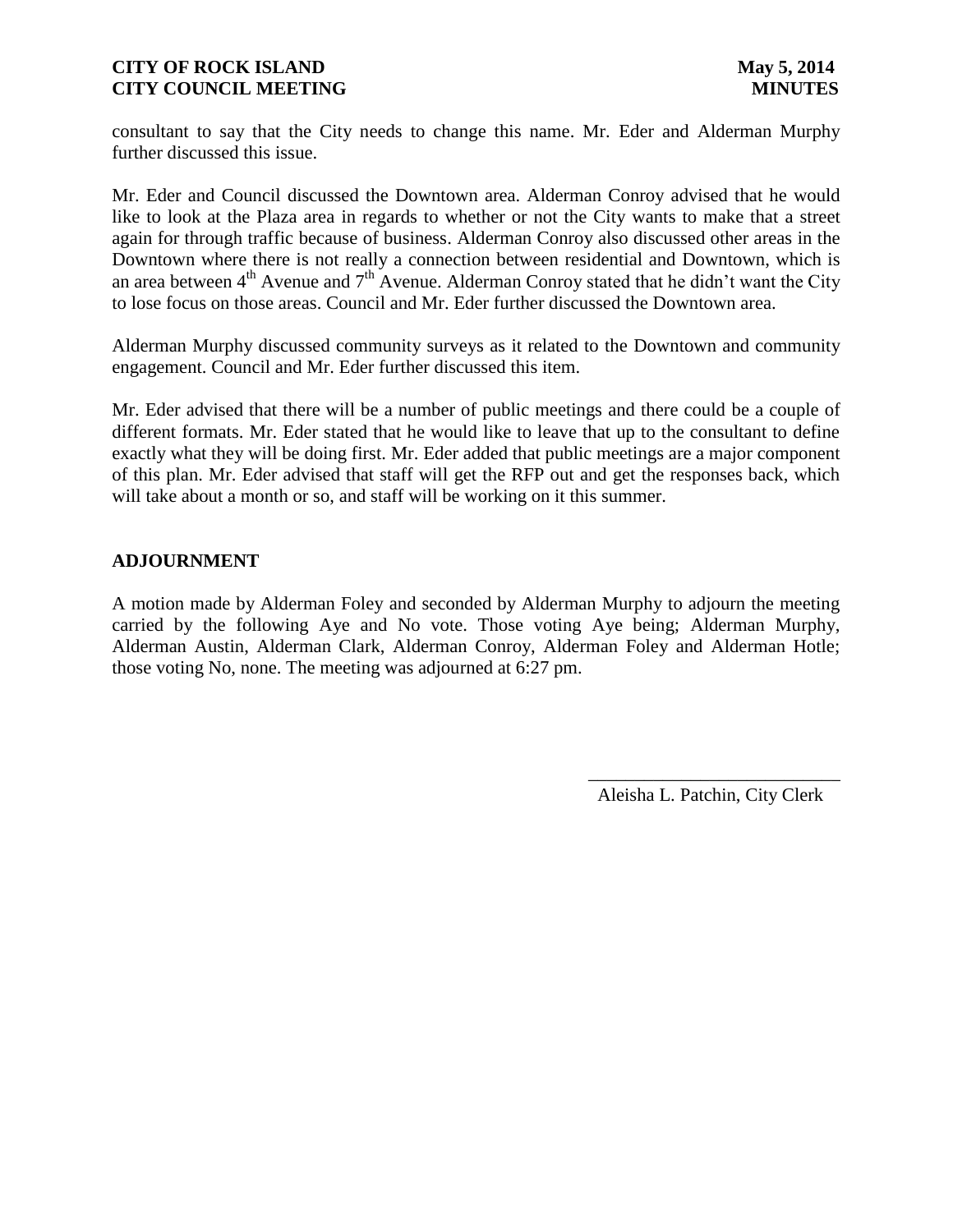Rock Island City Council met in regular session at 6:45 pm in Council Chambers of Rock Island City Hall. Present were Mayor Dennis E. Pauley presiding, and Aldermen Joy Murphy, Charles O. Austin III, Ivory D. Clark, David Conroy, P.J. Foley and Kate Hotle. Also present were City Manager Thomas Thomas and City Attorney Ted Kutsunis. Alderman Stephen L. Tollenaer was absent.

### Introductory Proceedings

Mayor Pauley called the meeting to order and led in the Pledge of Allegiance. Alderman Conroy gave the Invocation.

## Agenda Item #5 **Minutes of the meeting of April 21, 2014.**

A motion was made by Alderman Austin and seconded by Alderman Foley to approve the minutes of the meeting of April 21, 2014 as printed. The motion carried by the following Aye and No vote; those voting Aye being; Alderman Murphy, Alderman Austin, Alderman Clark, Alderman Conroy, Alderman Foley and Alderman Hotle; those voting No, none.

### Agenda Item #6 **Update Rock Island by Mayor Pauley.**

Mayor Pauley advised that the Scott County Kennel Club's annual AKC dog show is back to the QCCA Expo Center Saturday, May  $10^{th}$  and Sunday, May  $11^{th}$  from 8:30 am to 4:00 pm each day. The Mayor added that top dogs from all over the United States will be competing in conformation, rally obedience and obedience! Best In Show competition will be offered each day! Shop the vendors for all your pet's needs. Admission is \$10.00 per family, \$5.00 per person. Mayor Pauley stated to visit their website at [www.scottcountykennelclub.org](http://www.scottcountykennelclub.org/) for more information.

Mayor Pauley stated that On the Rock Grille & Bar in Rock Island is hosting a golf outing at Saukie Golf Course to raise funds for the Child Abuse Council on Saturday, May 10<sup>th</sup> with a 11:00 am shotgun start. The outing will be a four-person scramble with tons of fun games and prizes including hole prizes, raffles, 50/50 and more. The Mayor added that golfers will also compete for the "Pink Lady" award given to the team that shoots the lowest score with the Pink Ball. Cost is \$60.00 per player and registrations are being taken at On the Rock Grille & Bar 4619 34<sup>th</sup> Street. Call (309) 732-2277 or email [winter.todd@rigov.org](mailto:winter.todd@rigov.org) for more info.

Mayor Pauley advised that the 2014 Citizen of the Year Award Nominations are underway - Do you know someone that deserves to be recognized for what they do for the community? If so, this is your opportunity to nominate them for the 2014 Citizen of the Year Awards, sponsored by the Mayor and City Council. The Mayor stated to please include their address and telephone number so they may be contacted. It is important to include your name and telephone number so we may contact you for additional information if necessary. Mayor Pauley indicated that the deadline for receiving nominations is June 6, 2014. You may nominate more than one person for the award. If you have questions, please call Committee Co-Chairpersons/Alderman Joy Murphy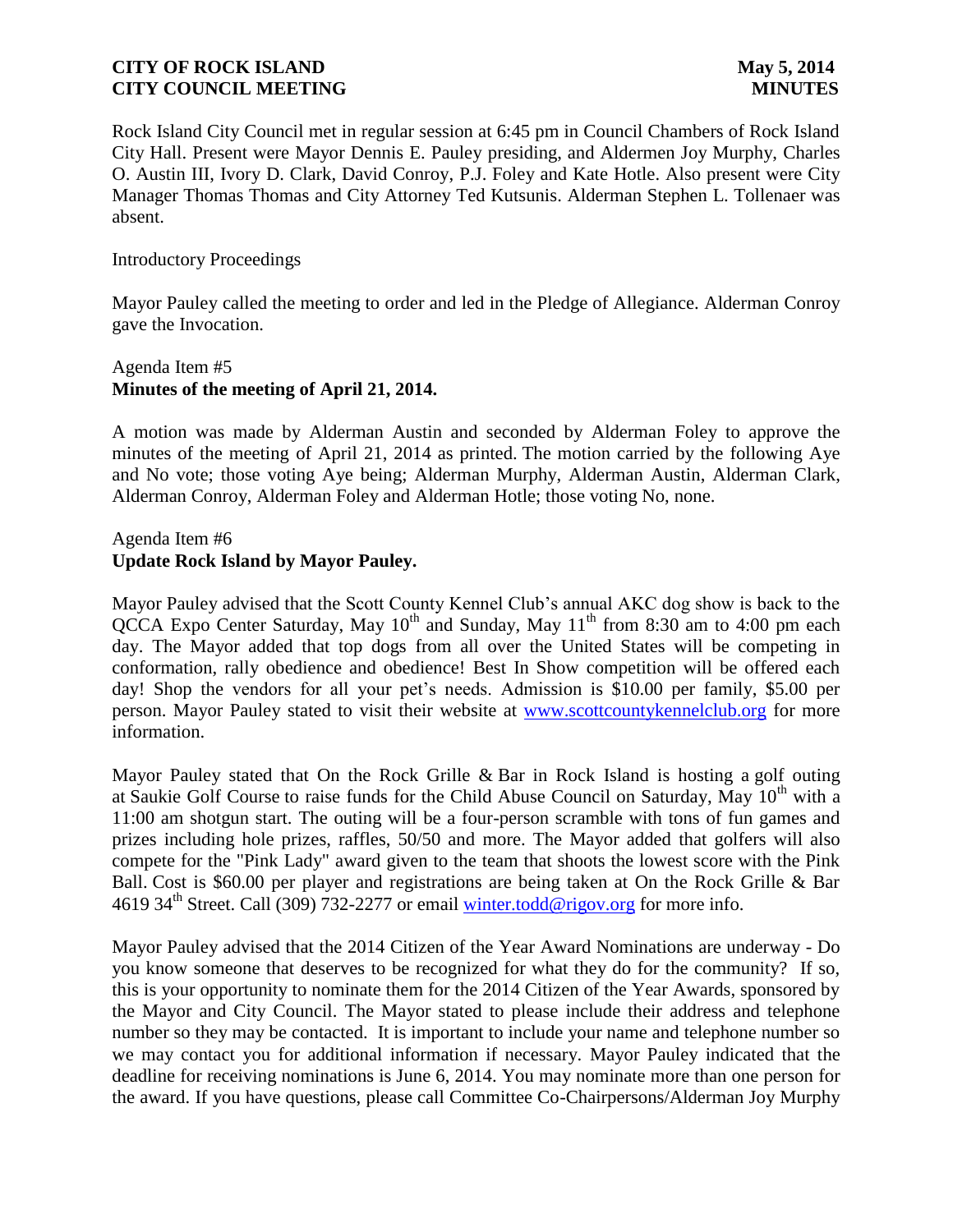at (309) 721-3254 or Kate Hotle at (309) 269-7969 or City Clerk Aleisha Patchin at (309) 732- 2010.

# Agenda Item #7 **CLAIMS**

It was moved by Alderman Austin and seconded by Alderman Foley to accept the following reports and authorize payments as recommended. The motion carried by the following Aye and No vote; those voting Aye being; Alderman Murphy, Alderman Austin, Alderman Clark, Alderman Conroy, Alderman Foley and Alderman Hotle; those voting No, none.

a. Report from the Human Resources Department regarding payment in the amount of \$5,645.76 to Kutsunis and Weng P. C. for legal services rendered for the month of April.

b. Report from the Human Resources Department regarding payment in the amount of \$527.40 to Robert Crowder for General Liability claim with the necessary budget adjustment in FY13/14.

c. Report from the Human Resources Department regarding payment in the amount of \$4,279.69 to Cara DeMuynck for General Liability claim with the necessary budget adjustment in FY13/14.

d. Report from the Human Resources Department regarding payment in the amount of \$1,200.00 to Brett Hitchcock for General Liability claim with the necessary budget adjustment in FY13/14.

e. Report from the Human Resources Department regarding payment in the amount of \$4,926.92 to Kim Zepeda for General Liability claim with the necessary budget adjustment in FY13/14.

f. Report from the Human Resources Department regarding payment in the amount of \$54,242.87 to Crawford & Company (Anthony Mendoza) for Worker's Compensation settlement with the necessary budget adjustment in FY13/14.

### Agenda Item #8

**Claims for the weeks of April 18 through April 24 in the amount of \$625,446.25 and April 25 through May 1 in the amount \$492,044.77 and payroll for the weeks of April 14 through April 27 in the amount of \$1,302,258.19.** 

Alderman Clark moved and Alderman Foley seconded to allow the claims and payroll. The motion carried by the following Aye and No vote; those voting Aye being; Alderman Murphy, Alderman Austin, Alderman Clark, Alderman Conroy, Alderman Foley and Alderman Hotle; those voting No, none.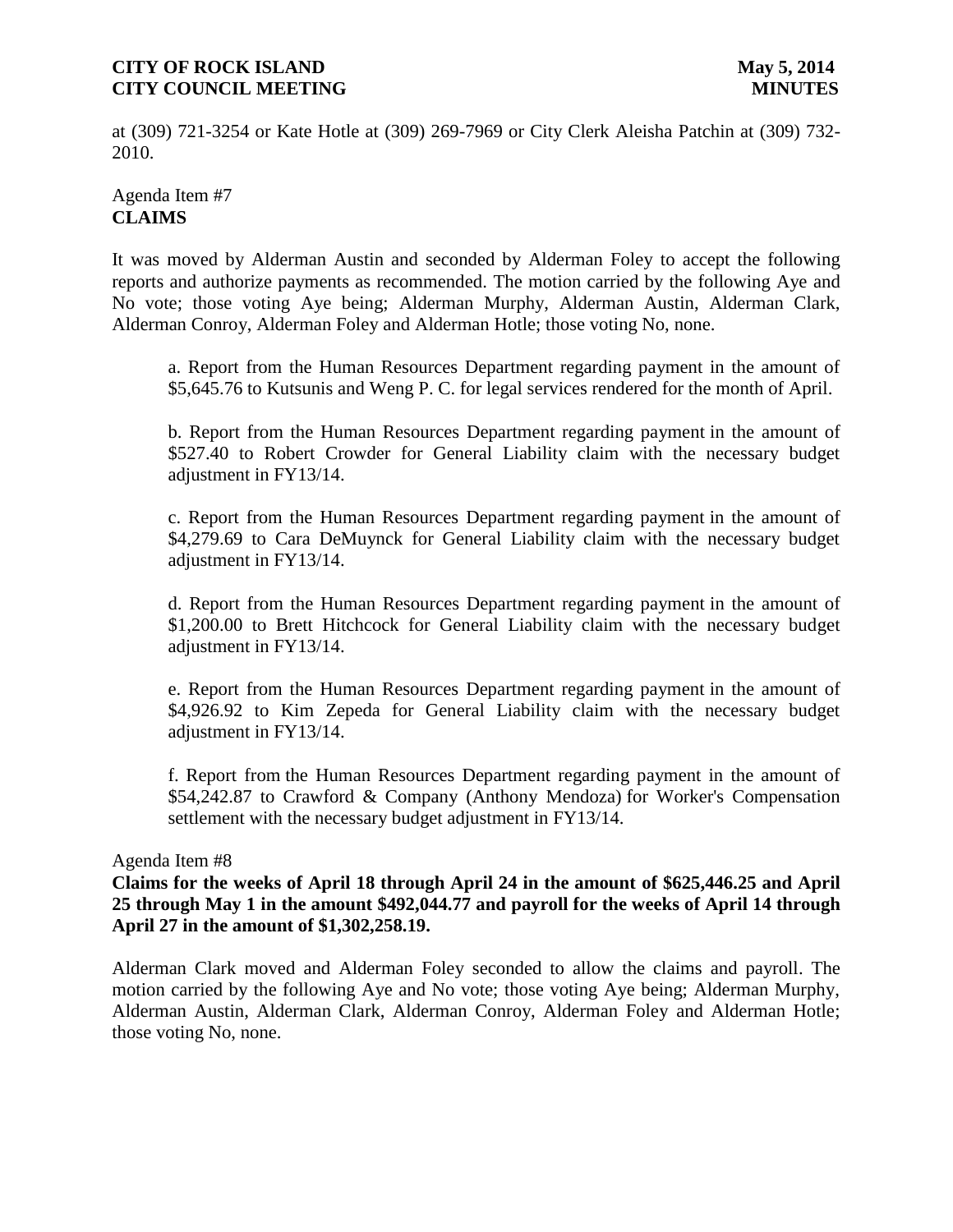#### Agenda Item #9

## **Purchase Card Claims for the month of March in the amount of \$72,981.43.**

It was moved by Alderman Conroy and seconded by Alderman Murphy to approve the purchase card claims. The motion carried by the following Aye and No vote; those voting Aye being; Alderman Murphy, Alderman Austin, Alderman Clark, Alderman Conroy, Alderman Foley and Alderman Hotle; those voting No, none.

#### Agenda Item #10

### **Report from the Public Works Department regarding the purchase of two open top roll-off containers from Poynette Iron Works, Inc. in the amount of \$10,500.00.**

Alderman Murphy moved and Alderman Foley seconded to approve the purchase as recommended. The motion carried by the following Aye and No vote; those voting Aye being; Alderman Murphy, Alderman Austin, Alderman Clark, Alderman Conroy, Alderman Foley and Alderman Hotle; those voting No, none.

#### Agenda Item #11

## **Report from the Public Works Department regarding bids for the Fiber Optic Cable Phase 7 project, recommending the bid be awarded to CDB Utility Contractors in the amount of \$154,735.60.**

Alderman Foley moved and Alderman Conroy seconded to award the bid as recommended and authorize the City Manager to execute the contract documents. The motion carried by the following Aye and No vote; those voting Aye being; Alderman Murphy, Alderman Austin, Alderman Clark, Alderman Conroy, Alderman Foley and Alderman Hotle; those voting No, none.

#### Agenda Item #12

### **Report from the Public Works Department regarding a quote from Janda Motor Services for the repair and return of one Fairbanks Morse outside electric storm pump motor in the amount of \$13,750.00.**

It was moved by Alderman Hotle and seconded by Alderman Murphy to approve the quote as recommended and authorize payment. The motion carried by the following Aye and No vote; those voting Aye being; Alderman Murphy, Alderman Austin, Alderman Clark, Alderman Conroy, Alderman Foley and Alderman Hotle; those voting No, none.

#### Agenda Item #13

### **Report from the Police Department regarding a Memorandum of Understanding for the 2014 Justice Assistance Grant.**

Alderman Conroy moved and Alderman Murphy seconded to approve the memorandum of understanding as recommended and authorize the Mayor, City Clerk and City Attorney to execute the contract documents. The motion carried by the following Aye and No vote; those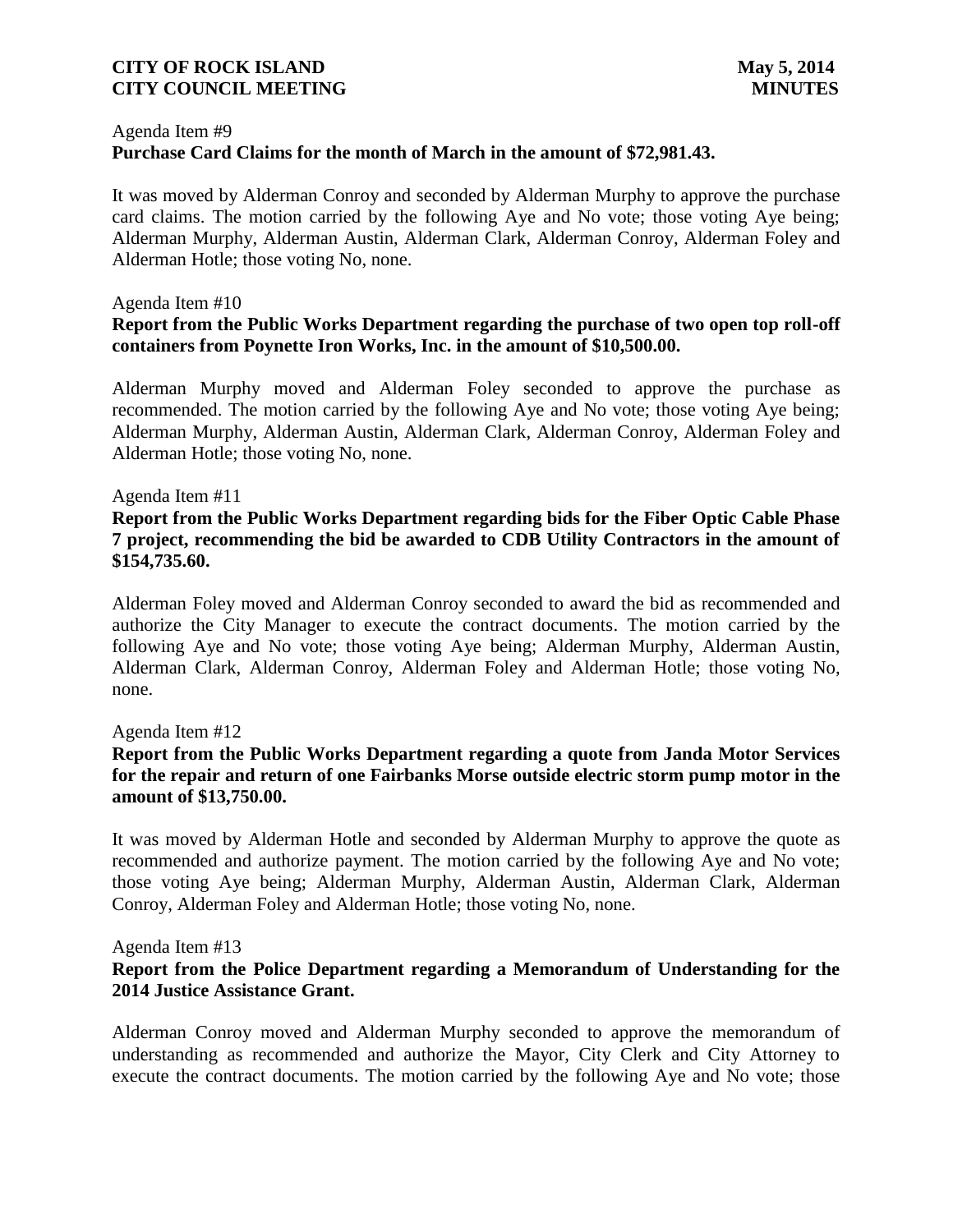voting Aye being; Alderman Murphy, Alderman Austin, Alderman Clark, Alderman Conroy, Alderman Foley and Alderman Hotle; those voting No, none.

# Agenda Item #14 **Report from the Public Works Department regarding the use of the IMPACT Agreement for the new Rock Island Police Station.**

It was moved by Alderman Hotle and seconded by Alderman Conroy to approve the use of the IMPACT Agreement as recommended and authorize the City Manager to execute the contract documents. The motion carried by the following Aye and No vote; those voting Aye being; Alderman Murphy, Alderman Austin, Alderman Clark, Alderman Conroy, Alderman Foley and Alderman Hotle; those voting No, none.

### Agenda Item #15

## **Report from the Public Works Department regarding a pilot study with CDM Smith, Inc. for testing of gravity and membrane filtration processes at the water treatment plant in the amount of \$75,000.00.**

Alderman Foley moved and Alderman Murphy seconded to approve the pilot study as recommended and authorize payment. The motion carried by the following Aye and No vote; those voting Aye being; Alderman Murphy, Alderman Austin, Alderman Clark, Alderman Conroy, Alderman Foley and Alderman Hotle; those voting No, none.

#### Agenda Item #16

## **Report from the Human Resources Department regarding the 2014/2015 Liability Insurance Program, recommending approval of the self-insurance package and payment in the amount of \$348,962.00 to Arthur J. Gallagher for insurance renewals.**

It was moved by Alderman Murphy and seconded by Alderman Hotle to approve the selfinsurance package as recommended and authorize payment. The motion carried by the following Aye and No vote; those voting Aye being; Alderman Murphy, Alderman Austin, Alderman Clark, Alderman Conroy, Alderman Foley and Alderman Hotle; those voting No, none.

#### Agenda Item #17

## **Report from the Public Works Department regarding a request from Mark Snyder of Snyder Construction for Riverview Lofts to install an electrical transformer within Parking Lot G behind the property at 1701-05 2nd Avenue.**

Alderman Hotle moved and Alderman Austin seconded to approve the request as recommended, subject to providing proof of insurance and a recordable agreement. The motion carried by the following Aye and No vote; those voting Aye being; Alderman Murphy, Alderman Austin, Alderman Clark, Alderman Conroy, Alderman Foley and Alderman Hotle; those voting No, none.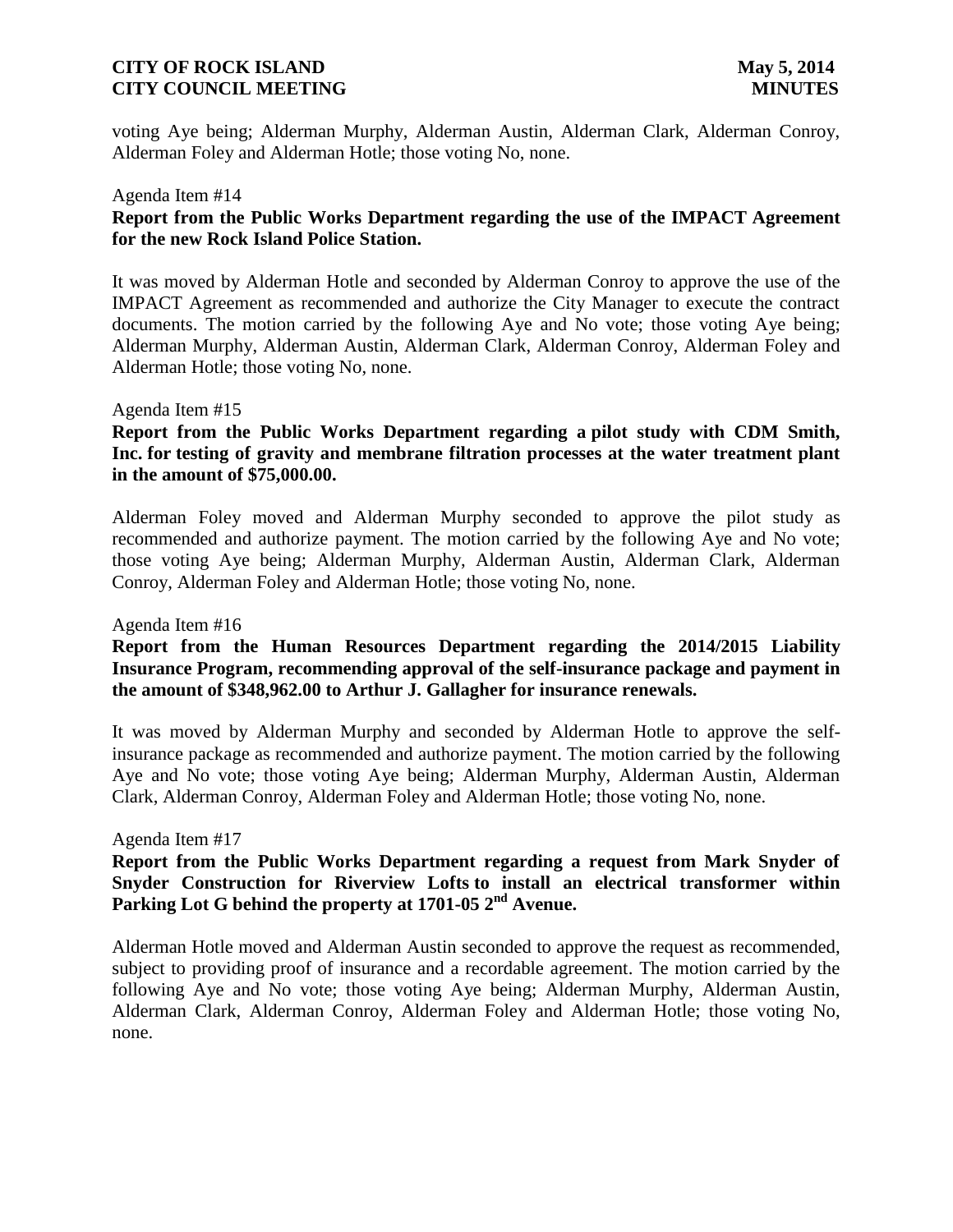### **Agenda Items 18, 19, 20 and 21**

It was moved by Alderman Conroy to approve the budget adjustments as recommended for items 18, 19, 20, and 21, Alderman Hotle seconded. The motion carried by the following Aye and No vote; those voting Aye being; Alderman Murphy, Alderman Austin, Alderman Clark, Alderman Conroy, Alderman Foley and Alderman Hotle; those voting No, none.

### Agenda Item #18

**Report from the Finance Department regarding an adjustment to the CY2014 Budget, recommending increasing the MLK Activity Fund budget in the amount of \$14,317.43.**

#### Agenda Item #19

**Report from the Finance Department regarding an adjustment to the CY2014 Budget, recommending increasing the MLK Activity Fund budget in the amount of \$600.00.**

#### Agenda Item #20

**Report from the Finance Department regarding an adjustment to the FY2014 Budget, recommending increasing the Self Insurance Fund budget for FY13-14 in the amount of \$103,613.44.**

#### Agenda Item #21

**Report from the Finance Department regarding an adjustment to the CY 2014 Budget, recommending increasing the MLK Activity Fund budget in the amount of \$24,321.00.**

Agenda Item #22

**Report from the Traffic Engineering Committee regarding a request from Michael Nicholson to install two handicapped parking spaces at 2032 35th Street.** 

It was moved by Alderman Murphy and seconded by Alderman Hotle to approve installing one handicapped parking space as recommended and refer to the City Attorney for an ordinance. The motion carried by the following Aye and No vote; those voting Aye being; Alderman Murphy, Alderman Austin, Alderman Clark, Alderman Conroy, Alderman Foley and Alderman Hotle; those voting No, none.

#### Agenda Item #23

**Report from the Traffic Engineering Committee regarding a request from Scott Christiansen, President of LRC Developers, Inc. to install a right turn lane heading west bound on 4th Avenue at 44th Street.**

Alderman Conroy moved and Alderman Murphy seconded to approve the request as recommended and refer to the City Attorney for an ordinance. The motion carried by the following Aye and No vote; those voting Aye being; Alderman Murphy, Alderman Austin, Alderman Clark, Alderman Conroy, Alderman Foley and Alderman Hotle; those voting No, none.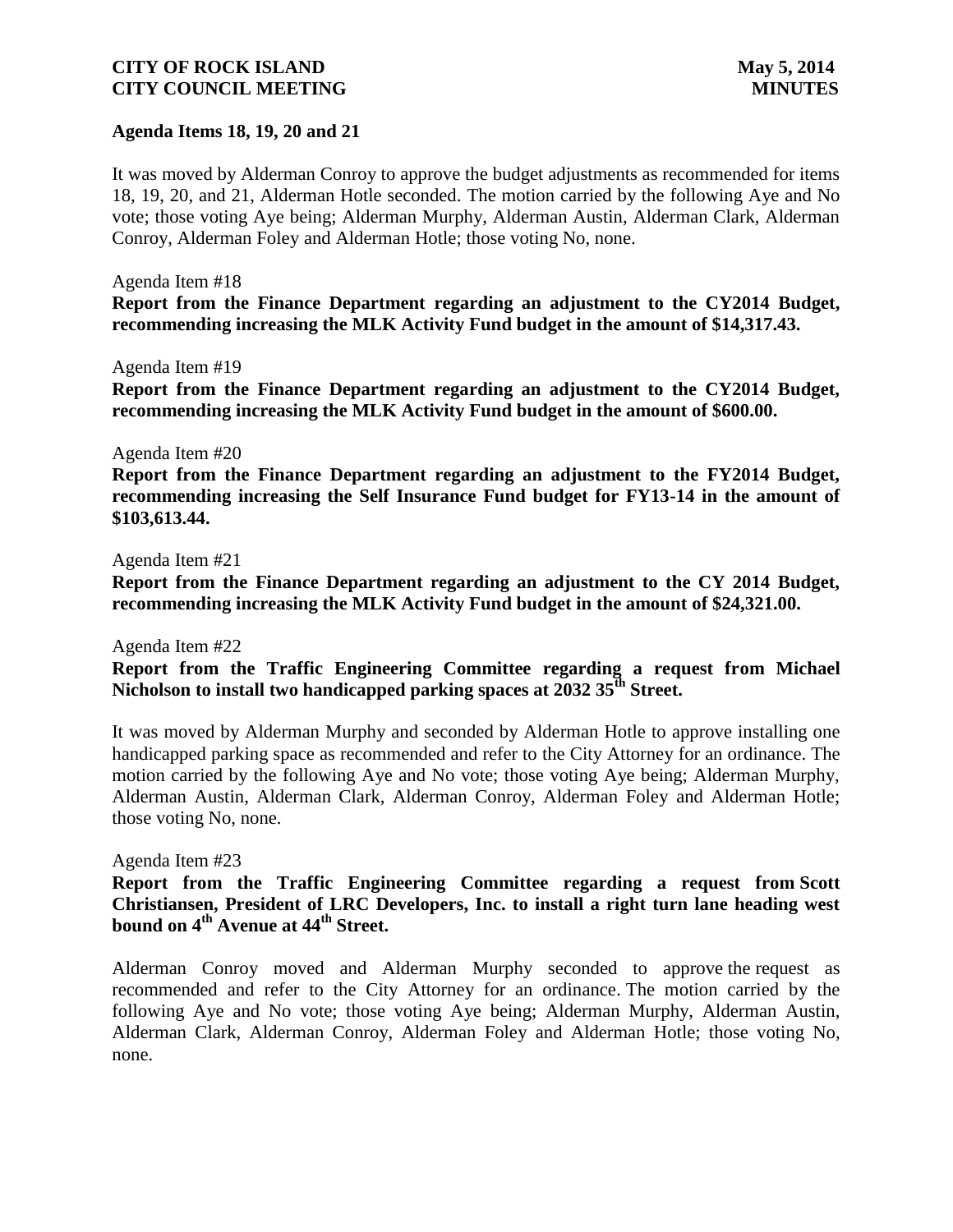### Agenda Item #24

# **Report from the Traffic Engineering Committee regarding a request from Troy Bland to install a handicapped parking space at 1611 12th Street.**

It was moved by Alderman Clark and seconded by Alderman Conroy to approve the request as recommended and refer to the City Attorney for an ordinance. The motion carried by the following Aye and No vote; those voting Aye being; Alderman Murphy, Alderman Austin, Alderman Clark, Alderman Conroy, Alderman Foley and Alderman Hotle; those voting No, none.

### Agenda Item #25

# **Report from the Traffic Engineering Committee regarding a request from Frances Phillips to install a handicapped parking space at 2923 13th Avenue.**

Alderman Hotle moved and Alderman Conroy seconded to approve the request as recommended and refer to the City Attorney for an ordinance. The motion carried by the following Aye and No vote; those voting Aye being; Alderman Murphy, Alderman Austin, Alderman Clark, Alderman Conroy, Alderman Foley and Alderman Hotle; those voting No, none.

### Agenda Item #26

## **Report from the Traffic Engineering Committee regarding a request from Vicki Grothusen to ban parking on the north side of 35th Avenue from 17th Street to 16th Street Court.**

It was moved by Alderman Foley and seconded by Alderman Austin to ban parking on the north side of  $35<sup>th</sup>$  Avenue 165 feet west of  $17<sup>th</sup>$  Street as recommended and refer to the City Attorney for an ordinance. The motion carried by the following Aye and No vote; those voting Aye being; Alderman Murphy, Alderman Austin, Alderman Clark, Alderman Conroy, Alderman Foley and Alderman Hotle; those voting No, none.

#### Agenda Item #27

# **Report from the Mayor regarding a reappointment to the Illinois Quad City Civic Center Authority.**

Alderman Conroy moved and Alderman Clark seconded to approve the reappointment as recommended. The motion carried by the following Aye and No vote; those voting Aye being; Alderman Murphy, Alderman Austin, Alderman Clark, Alderman Conroy, Alderman Foley and Alderman Hotle; those voting No, none.

Ms. Jennifer Walker was reappointed to the Illinois Quad City Civic Center Authority for a three year term expiring in May 2017.

#### Agenda Item #28

**Report from the City Clerk regarding a request from Augustana College (Habitat for Humanity Campus Chapter) for a Sound Amplification Permit for Thursday, May 8, 2014 from 5:00 pm to midnight for a concert (Fundraiser) in the lower campus quad.**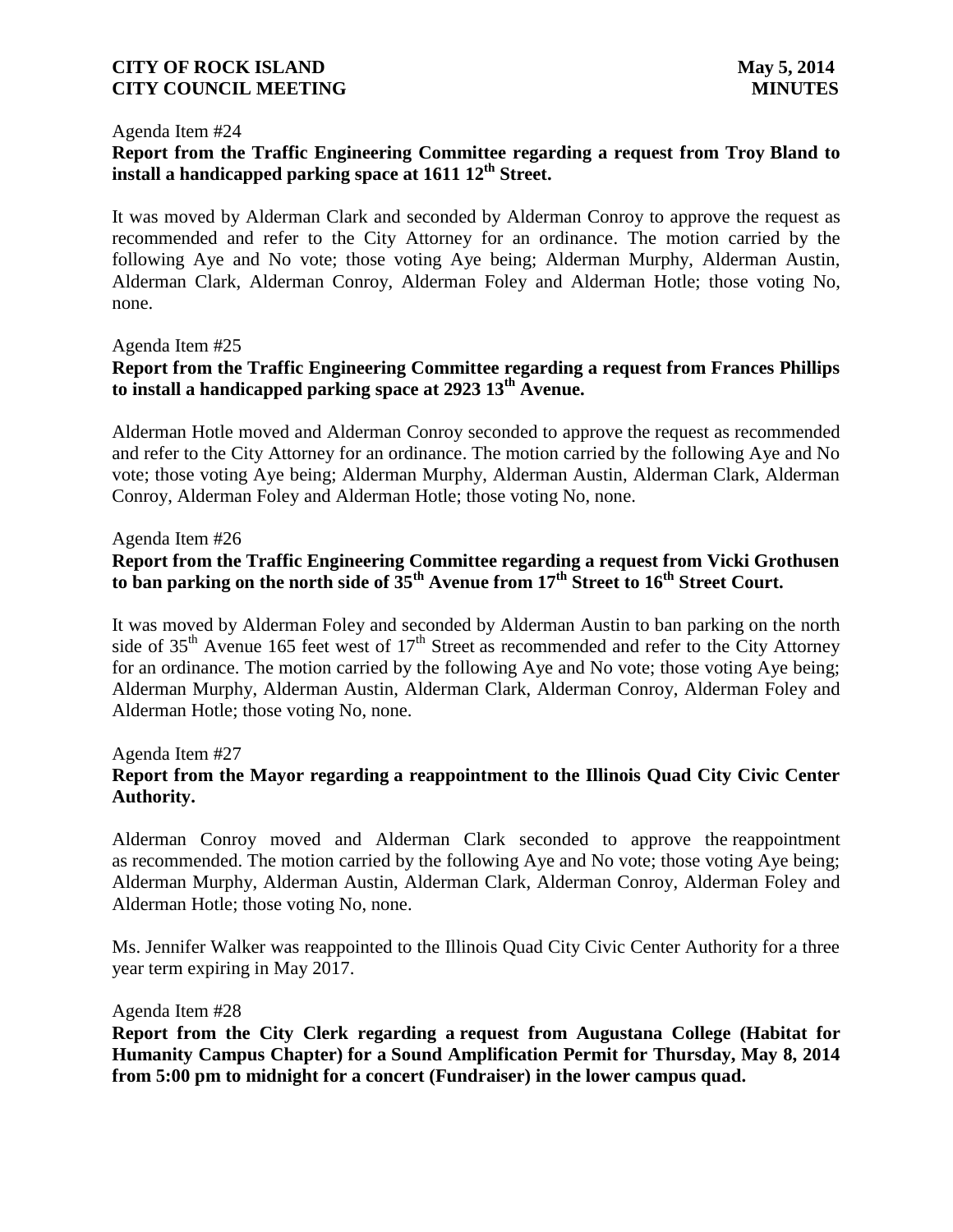It was moved by Alderman Murphy and seconded by Alderman Hotle to approve the sound amplification permit as recommended. The motion carried by the following Aye and No vote; those voting Aye being; Alderman Murphy, Alderman Austin, Alderman Clark, Alderman Conroy, Alderman Foley and Alderman Hotle; those voting No, none.

Agenda Item #29 **Other Business.**

No one signed up to address Council to speak on a topic.

Alderman Hotle stated that King Center Director Dwight Ford was interviewed by news leaders and it will run on MC22 (Mediacom channel) this month. Alderman Hotle stated that he did a great job and encouraged everyone to check it out.

Alderman Foley stated that he went to the Gallery Hop on Friday night and had a great time going around to the different businesses and art galleries.

Alderman Murphy reminded everyone to Shop Rock Island. Alderman Murphy stated that there are a number of places in Rock Island to shop for flowers, mulch, grass seed, landscaping materials and other gardening needs. The list of places that Alderman Murphy mentioned included; M&M Hardware, K-Mart, Aldi's, Family Dollar, Dollar General, Hy-Vee, True Value, Milan Surplus, and various gas stations such as 7-Eleven. Alderman Murphy encouraged everyone to shop local.

Alderman Clark reminded everyone that the MLK ACTIVE Club is having a Trivia night on May 16<sup>th</sup> at 6:00 pm at the Martin Luther King Center. Alderman Clark stated that it is \$10.00 per person. Alderman Clark encouraged everyone to come out and support this club.

Alderman Hotle encouraged everyone to nominate people for Citizen of the Year. Alderman Hotle stated that there are a number of categories and it is a great way to nominate people that deserve to be honored.

Alderman Murphy stated that if anyone knows any great teachers, please take the time and nominate them for the Education category.

## Agenda Item #30 **Executive Session on Personnel, Property Acquisition and Litigation.**

The Executive Session was held prior to the regular meeting.

Agenda Item #31 **Recess**

A motion was made by Alderman Foley and seconded by Alderman Conroy to recess to 5:30 pm, Monday, May 12, 2014. The motion carried by the following Aye and No vote; those voting